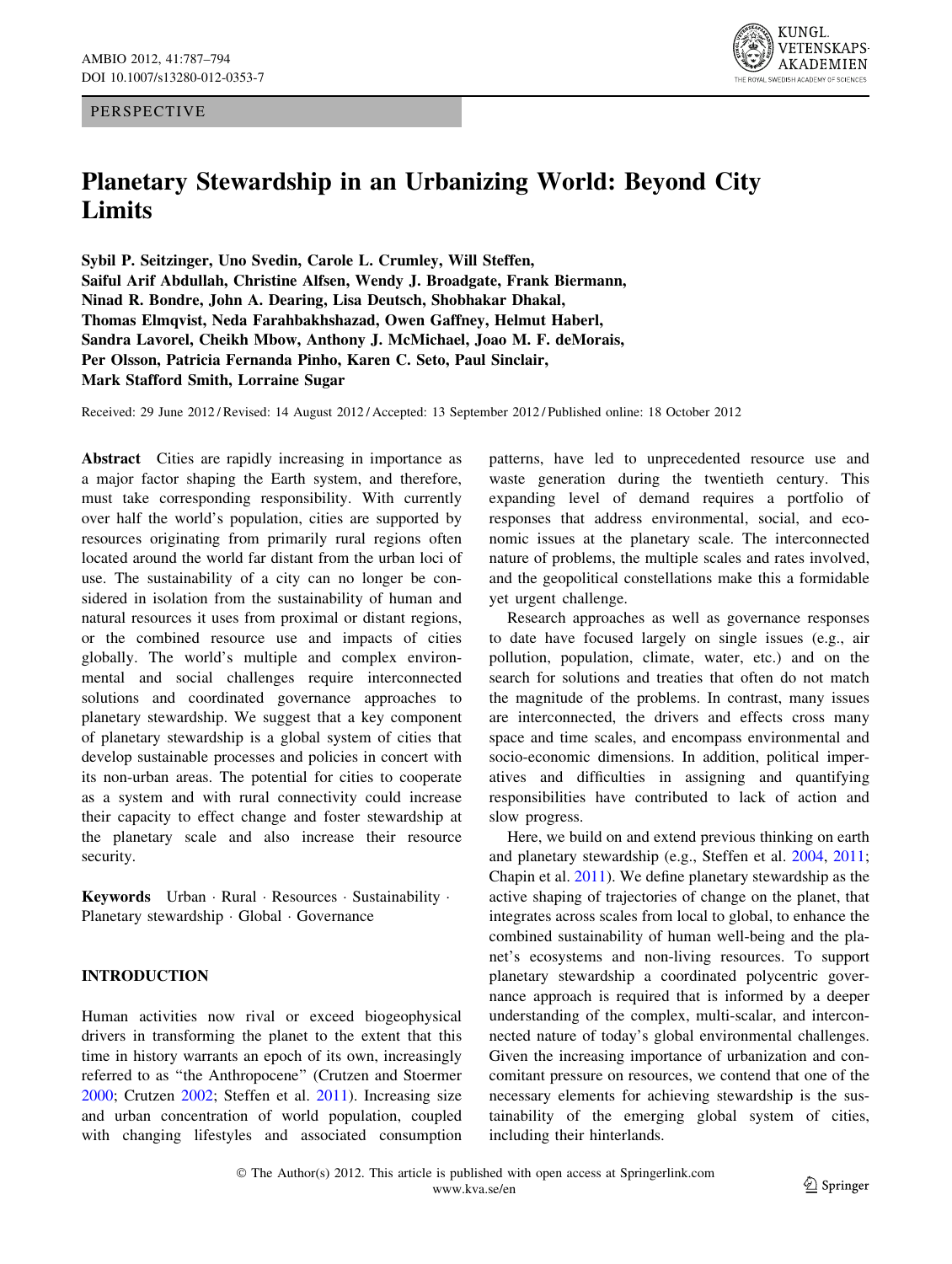#### THE URBAN DIMENSION

Contemporary urbanization differs from the past in its rate, scale, location, and form (Seto et al. [2010\)](#page-5-0). In 1800, when the world population hovered around 1000 million people, the only city with more than a million inhabitants was Beijing (Chandler [1987\)](#page-5-0). By 1900, about 16 cities had crossed this threshold, a number that swelled to 200 at the beginning of this millennium. If the trend continues, by 2025 there will be around 600 cities worldwide with populations of a million or more. By 2100, the global population is projected to be 3000 million more than today, with 70–90 % of people living in urban regions (UN [2011\)](#page-5-0). This increase in urban population is projected to be not only from global population increase but also from immigration from rural areas.

Currently, more than half of the global population lives in urban areas (UN [2011\)](#page-5-0), although urban areas account for only about 2 % of global land surface (Akbari et al. [2009](#page-5-0)). These are global centers of production and consumption (Seto et al.  $2010$ ). By some accounts, more than 90 % of the world's gross domestic product (GDP) is produced in urban regions (Gutman [2007](#page-5-0)). Consequently, urban regions, in both developed and developing countries, use a large amount of energy and other resources (Dhakal [2009](#page-5-0)). Approximately, 70 % of energy-related carbon emissions, 60 % of residential water use, and 76 % of wood used for industrial purposes is attributed to cities globally (Brown [2001;](#page-5-0) World Energy Outlook [2008](#page-6-0)).

# GLOBAL FLOWS AND INTERCONNECTED ISSUES

With increasing globalization, materials and energy are drawn in great quantities from all over the world—often from large distances to the primarily urban locus of consumption and waste generation. Such distal flows and dependencies provide a global perspective of the more traditional view of the urban–rural nexus. For example, fish meal is imported from marine ecosystems worldwide to feed shrimps farmed in ponds in Thailand which are then exported to primarily urban global markets (Deutsch et al. [2007\)](#page-5-0). Folke et al. [\(1997](#page-5-0)) estimated that people living in 744 large cities worldwide appropriate  $\sim$  25 % of the globally available shelf, coastal, and upwelling areas for their seafood consumption. The connection of urban regions to globally dispersed areas of terrestrial production is illustrated by the global, spatial analysis of the link between plant production required for food, feed, fiber, and bioenergy supply and the location of the consumption of these products (Erb et al. [2009\)](#page-5-0). It is not only land use related to the production but also implications of the water

used to produce the food that is of concern. Globally, the volume of virtual water ''embodied'' in international food trade more than doubled in the period from 1986 to 2007 (Dalin et al. [2012\)](#page-5-0).

Studies of the urban metabolism of specific cities have documented the inflows, transformations, and outflows of resources and wastes (e.g., Warren-Rhodes and Koenig [2001](#page-5-0); Kennedy et al. [2007\)](#page-5-0). Ecological footprints of cities provide another approach. For example, an ecological footprint analysis of London indicated that around 80 % of food consumed in London is imported from other countries (Best Foot Forward Ltd. [2002](#page-5-0) cited in Satterthwaite [2011](#page-5-0)). However, the geographic distribution of resource extraction and waste generation by individual cities is not yet available, although insights are provided by analyses of the global reach of resource use by highly urbanized countries such as The Netherlands and Japan. An analysis by Rood et al. ([2004\)](#page-5-0) documented the global distribution of land used by The Netherlands (Fig. [1\)](#page-2-0). To supply the food and fiber needs of The Netherlands' population, required an area four times larger than this small and highly urbanized country. This emphasizes the dependence on rural land and communities in other countries. The distal flows and connections between urban and non-urban regions are an important driver of land-use change (Seto et al. [2012](#page-5-0)). Some countries and corporations are now even attempting to assure their food and energy security via land lease arrangements in other countries (e.g., in Africa; Mbow [2010](#page-5-0)), which has impacts on land use as well as potentially negative and positive implications for local livelihoods.

As with many issues, land use does not stand alone but rather is interrelated with the use of other resources, including water and nitrogen. This is illustrated by the global analysis of the use of these resources in livestock production and trade (Galloway et al. [2007\)](#page-5-0). For example, the consumption of meat (pork and chicken) in highly urbanized Japan is supported by the use in other countries (e.g., Brazil, USA, China) of over 2 million ha of land mainly for feed crop production,  $3500$  million m<sup>3</sup> of water for irrigation and processing, etc., and  $2.2 \times 10^5$  metric tons of N fertilizer which contributes to aquatic eutrophication.

As the global urban population and its consumption increase, it is not only the sheer physical use of the planet's resources, primarily from the hinterlands, that is of concern, but also the impacts on society and the environment. These impacts occur at many scales and the critical thresholds in many cases are crossed first at local and regional scales nearer the locus of resource use—with more immediate social and biogeophysical repercussions for regional food supply, water pollution as noted above, migration, social inequality, etc. For example, with increasing urbanization, emigration from rural areas to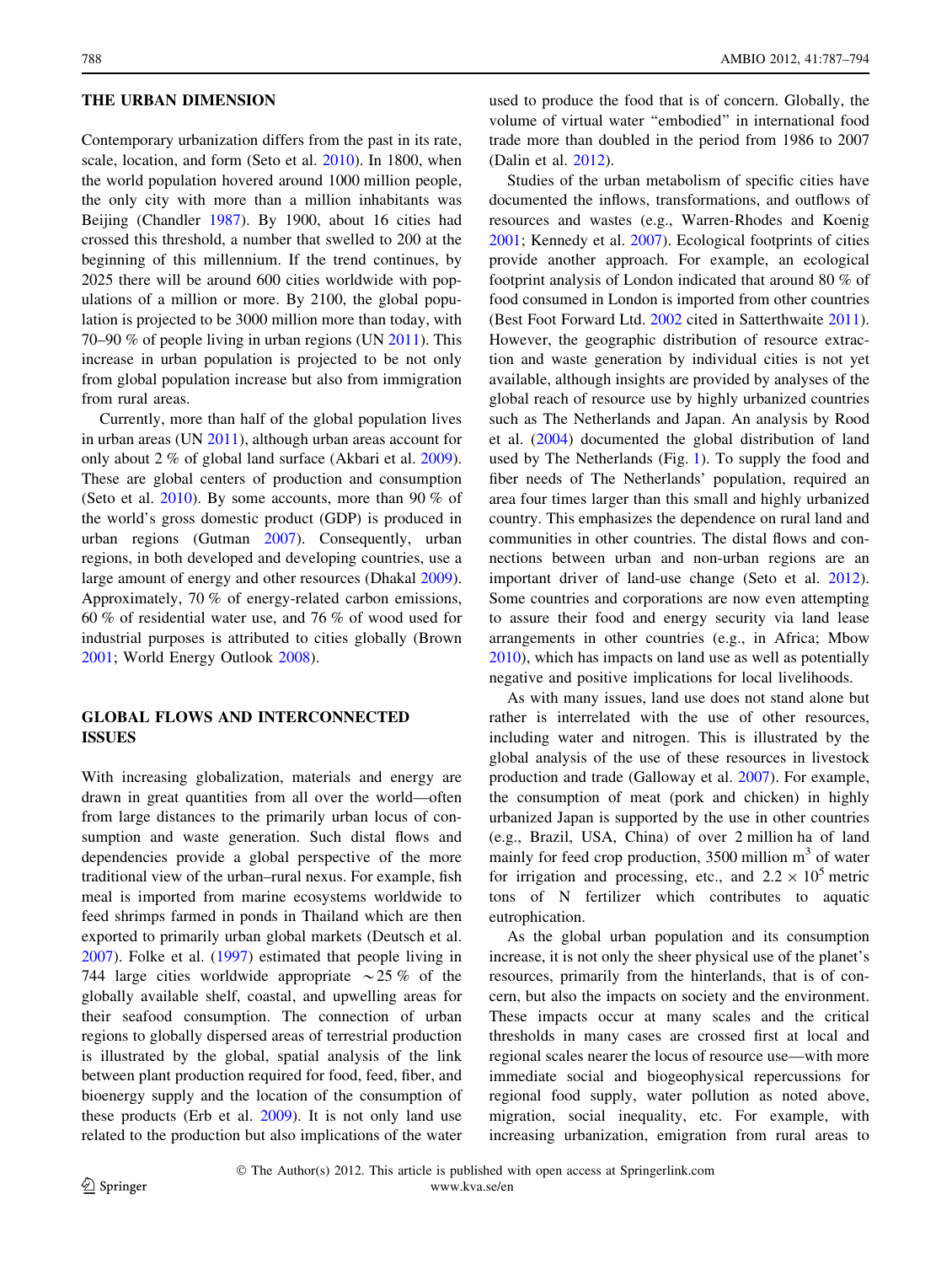<span id="page-2-0"></span>

Fig. 1 Land use for consumption in the Netherlands in 2000. Areas smaller than 50 000 ha are not shown (modified from Rood et al. [2004](#page-5-0))

urban centers may not only erode rural communities but also continue to shift the focus of governments away from rural areas; this can lead to poor governance of the regions which are critical to the successful delivery of resource flows and ecosystem services to urban areas (Stafford Smith and Cribb [2009](#page-5-0)).

Given the complexity of systemic environmental and social issues now facing us, we should seek solutions that have positive, multiple synergetic effects and which, in combination, address the three dimensions of sustainability: social, economic, and environmental. Air pollution in many urban regions, including increasingly in Asia and Africa, poses major human and environmental health risks. At the same time a number of air pollutants also affect climate. To address the interrelated issues of climate and air pollution, Shindell et al. ([2012](#page-5-0)) identified a suite of pollution-control measures. If these were to be implemented simultaneously with ambitious  $CO<sub>2</sub>$  emission reductions, they suggest that global warming might be limited to  $\langle 2 \, ^\circ \text{C}$  during the coming 60 years, with substantial direct co-benefits for human health and improved crop productivity.

Recent studies suggest that global food supply would need to roughly double by 2050 to meet the food and dietary changes of the primarily ( $\sim$ 70 %) urban global population (Royal Society of London [2009](#page-5-0); Godfray et al. [2010](#page-5-0); UN [2011\)](#page-5-0). Doubling global food supply without extensive additional environmental degradation to nonurban areas presents a major challenge (Foley et al. [2011](#page-5-0); Tilman et al. [2011](#page-5-0)). Foley et al. ([2011\)](#page-5-0) suggested an approach to double food supply using a combination of measures to decrease the yield gap, decrease waste, and decrease meat consumption primarily in developed countries, while at the same time protecting key carbon sequestering ecosystems, biodiversity, and water quality. International co-operation in the form of technology transfer between rich and poor regions could be a key component of meeting food demands and at the same time reduce environmental degradation (Tilman et al. [2011](#page-5-0)). Technology transfer resulting in moderate intensification in croplands in under yielding nations could reduce, by 2050, land clearing by 80 %, land use-related GHG emissions by 1 Pg  $CO_2$ -eq  $y^{-1}$ , and N pollution of land and water.

In summary, the sustainability of a city can no longer be thought of in isolation from the combined resource use and impacts of cities globally. Urban areas are supported by human and natural resources often drawn from far distant regions. Multiple cities often draw on the same regions for their resource requirements. Therefore, interconnected solutions and new governance systems that take into account the planet's limited resources are needed.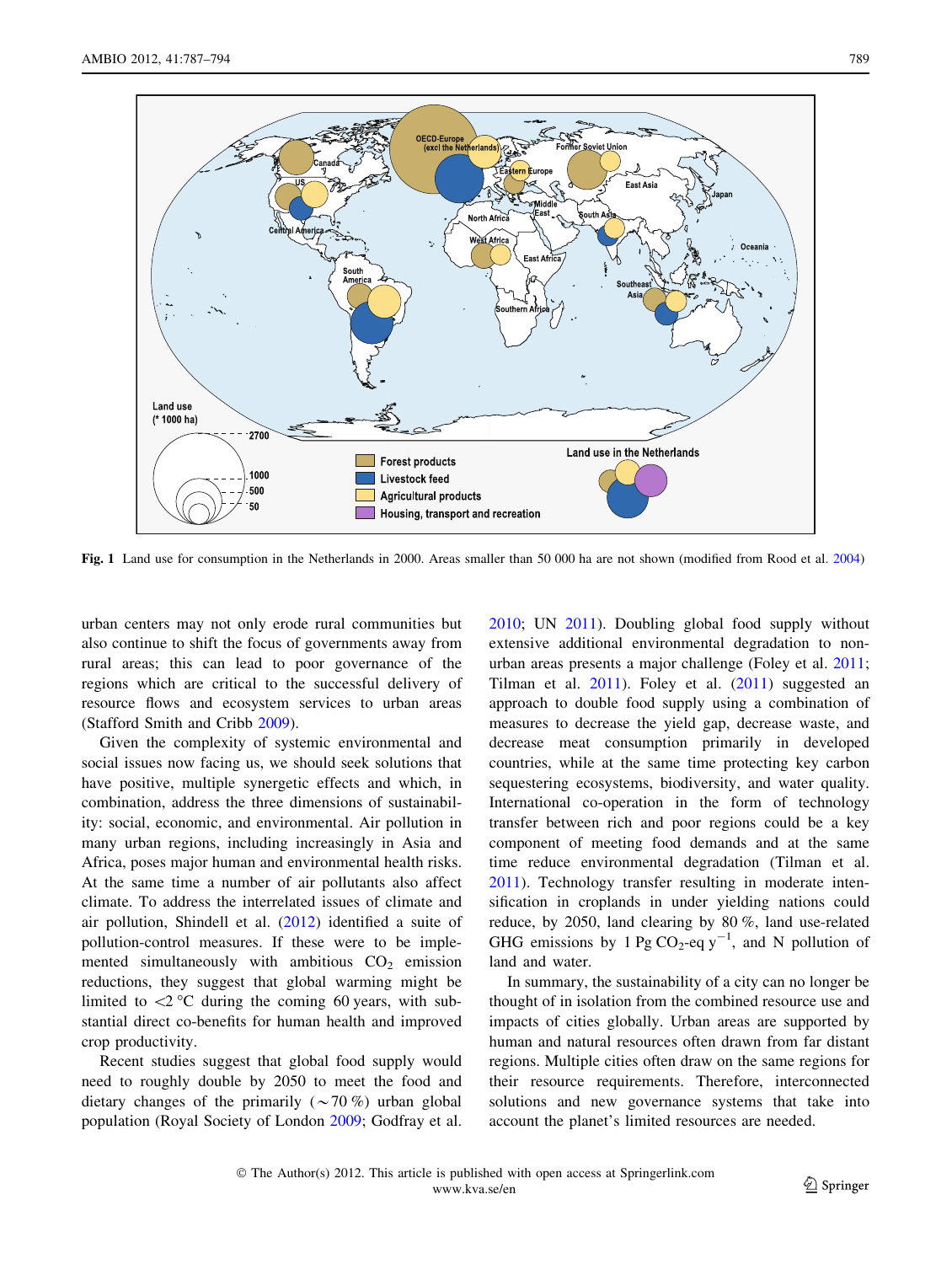## BRINGING STEWARDSHIP TO PRACTICE

Planetary stewardship must take into account the planet's limited resources, interconnected issues, increasing urban population, and the reliance of urban areas on rural resources and their communities. Urban and rural are no longer useful boundaries to make with regard to planetary stewardship. It has become clear that urban activities drive much of the global changes we see, whether in energy use, resource depletion, land-use change, etc. Yet, we do not have adequate information on resource flows and their impacts or a conceptual framework for governance that takes into consideration the combined use of resources by cities and their interconnections with rural areas. At local scales efforts have been made to bridge the urban–rural divide and integrate social and ecological systems in regional urban planning (e.g., Alfsen et al. [2011\)](#page-5-0). But how to address the planetary scale challenges?

Many recent analyses have questioned the benefits of an exclusive reliance on a single global governance solution for tackling climate change and other environmental and socio-economic challenges (Ostrom et al. [1961](#page-5-0); Biermann [2010;](#page-5-0) Ostrom [2010;](#page-5-0) Young [2011](#page-6-0)). The diverse and interconnected issues facing the planet warrant a cross-scalar, multi-agent approach to planetary stewardship. Because urban regions will likely remain key loci of intensive processing of global resources, they must take corresponding responsibility and that responsibility must connect to rural regions. In addition, the sustainability of an individual city must be seen within the context of the combined resource use by cities globally (Fig. [2](#page-4-0)).

Collaboration across a global system of cities could and should provide a new component of a framework to manage sustainable resource chains and their impacts (Fig. [2](#page-4-0)). The geographical and cultural diversity within a system of cities can provide powerful support for creative action (Ernstson et al. [2010](#page-5-0); Olsson and Galaz [2012](#page-5-0)). However, sustainability practices and policies for a global system of cities must consider the urban teleconnections and therefore must be developed with a two-way dialog with distal rural areas. The potential for cities to cooperate as a system and with rural connectivity—as a positive component of the Anthropocene—could not only increase their capacity to effect change and foster stewardship at the planetary scale but also increase their resource security.

Cities are already engaging in cooperative partnerships and beginning to take an active role in the management of resources and impacts on the regional or even global scale. For example, complementary to national and international efforts to curb greenhouse gases, initiatives have emerged such as the C40 Cities Climate Leadership Group and the World Mayor's Council on Climate Change. However, additional cooperative partnerships among urban and non-

urban places are needed and these must extend to other global environmental issues, and address their interconnections and impacts on our planet. A global system of cities must also operate within a framework of other actors such as national, regional and local governments, multinational corporations, and civil society (Fig. [3\)](#page-4-0). Each of these actors has important roles to play in managing planetary resources.

How to move forward given the magnitude and the complexity of the challenge, and insufficient knowledge, tools, and experience? Planetary stewardship of the sort proposed in this article is essentially untested. Experimental case studies that include cities across a range of geographic, development, and cultural settings are an essential first step. In addition, we suggest three priority areas of user-engaged research that are needed to bring planetary stewardship to practice. Co-design, co-production, and analysis of results by scholars, professionals, decision makers, and civil society should be a component in each of these.

- 1. Resources: Sustainable solutions require a deeper understanding of the geographic distribution of the planet's resources, flows, interconnected uses, resultant wastes and stressors, and environmental and social impacts. The response of the social-ecological system to shocks (e.g., hurricanes, earthquakes, severe droughts) must be a component of such studies (Chapin et al. [2011\)](#page-5-0). Studies should be developed within a fuller costaccounting context considering the externalities of rural production and urban use. Building on existing and new knowledge a suite of user-friendly tools that allow analysis of future scenarios of resource use and impacts within a societal context should be developed.
- 2. Governance: We need empirical data on, for example, how the growing power and centrality of cities is appropriately connected to rural areas in terms of their empowerment and subsidiarity. This requires research on multi-dimensional networks that encompass different cities as well as the governance units along resource chains. Some specific questions to address include: what can facilitate better coordination between governance units at the same as well as different levels? How can polycentric governance increase resilience while at the same time minimizing the transaction and communication/coordination costs?
- 3. Information: Continuously updated information about coupled social-ecological systems is critical to achieve stewardship. Modern information technologies can support a system for monitoring and analysis of planetary conditions and support decision making at all levels. Putting this into practice will require sustainability services—an extension of the concept of the emerging climate services—to provide easy access to the data and analysis tools and a shared knowledge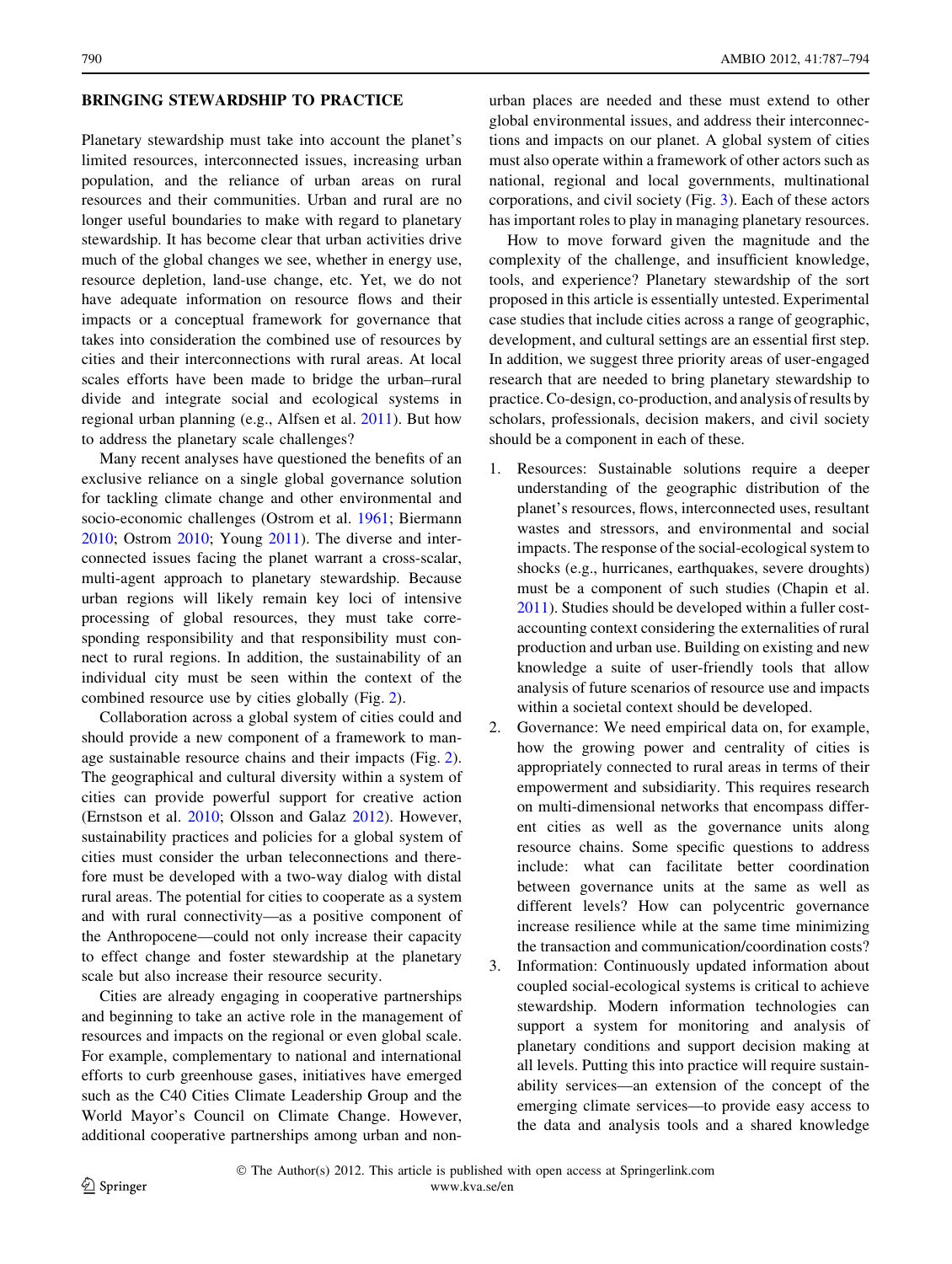<span id="page-4-0"></span>

Fig. 2 A global system of cities cooperating with rural regions for sustainable management of planetary resources



Fig. 3 A collaboration across a global system of cities and rural areas must operate within a framework of actors at multiple scales

platform for communities of practice. At the same time, experimentation with novel models of governance will generate a pool of experience to draw on depending on the physical and socio-economic context.

Planetary stewardship that is mindful of society and the planet is the challenge of the Anthropocene. Effective stewardship must consider the multi-scale, interconnected resource chains, and their diverse actors. Urban regions must take an increased responsibility for motivating and implementing solutions that take into account their profound connections with and impacts on the rest of the planet.

Acknowledgments The text of this article is based on the outcomes of the International Geosphere-Biosphere Programme workshop on Planetary Stewardship, June 13–15, 2011 in Stockholm, Sweden. Institutional partners were the Royal Swedish Academy of Sciences, SIDA, and the Stockholm Resilience Center. Financial support was provided by FORMAS, Vinnova, SSEESS, and Forskningsrådet. The authors of the article have all been involved in different phases of the workshop and writing this article. We acknowledge the following: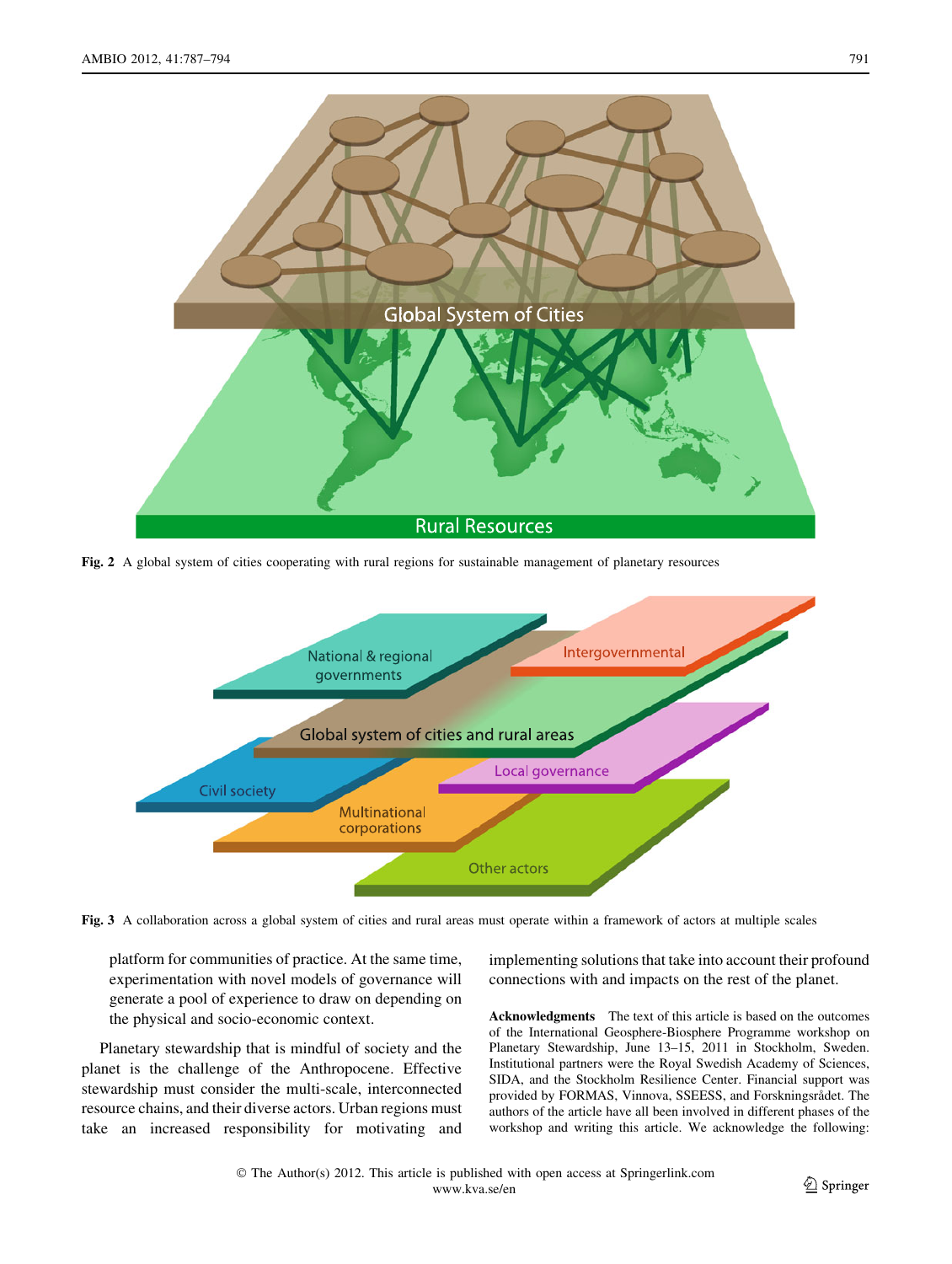<span id="page-5-0"></span>other workshop participants who did not work on the article; T. Rood for providing the original of Fig. [1](#page-2-0) for modification and use; and the comments of two anonymous reviewers which improved the final article.

Open Access This article is distributed under the terms of the Creative Commons Attribution License which permits any use, distribution, and reproduction in any medium, provided the original author(s) and the source are credited.

## **REFERENCES**

- Akbari, H., S. Menon, and A. Rosenfeld. 2009. Global cooling: Increasing world-wide urban albedos to offset  $CO<sub>2</sub>$ . Climate Change 94: 275–286.
- Alfsen, C., A. DuVal, and T. Elmqvist. 2011. The urban landscape as a social-ecological system for governance of ecosystem services. In Urban ecology: Patterns, processes, and applications, ed. Niemelä, J., J.H. Breuste, G. Guntenspergen, N.E. McIntyre, T. Elmqvist, and P. James, 392 pp. Oxford: Oxford University Press.
- Best Foot Forward Ltd. 2002. City limits: A resource flow and ecological footprint analysis of Greater London. London: Chartered Institution of Wastes Management Environmental Body.
- Biermann, F. 2010. Beyond the intergovernmental regime: Recent trends in global carbon governance. Current Opinion in Environmental Sustainability 2: 284–288.
- Brown, L.R. 2001. Eco-economy: Building an economy for the earth, 224 pp. New York: W.W. Norton.
- Chandler, T. 1987. Four thousand years of urban growth—an historical census, 656 pp. Lewiston, NY: St. David's University Press.
- Chapin III, R.S., S.T.A. Pickett, M.E. Power, R.B. Jackson, D.M. Carter, and C. Duke. 2011. Earth stewardship: A strategy for social-ecological transformation to reverse planetary degradation. Journal Environmental Studies and Science 1: 44–53.
- Crutzen, P.J. 2002. Geology of mankind. Nature 415: 23.
- Crutzen, P.J., and E.F. Stoermer. 2000. The ''Anthropocene''. IGBP Global Change Newsletter 41: 17–18.
- Dalin, C., M. Konar, N. Hanasaki, A. Rinaldo, and I. Rodriguez-Iturbe. 2012. Evolution of the global virtual water trade network. Proceedings of the National Academy of Sciences of the United States of America 109: 5989–5994.
- Deutsch, L., S. Gräslund, C. Folke, M. Huitric, N. Kautsky, M. Troell, and L. Lebel. 2007. Feeding aquaculture growth through globalization: Exploitation of marine ecosystems for fishmeal. Global Environmental Change 17: 238–249.
- Dhakal, S. 2009. Urban energy use and carbon emissions from cities in China and policy implications. Energy Policy 37: 4208–4219.
- Erb, K.-H., F. Krausmann, W. Lucht, and H. Haberl. 2009. Embodied HANPP: Mapping the spatial disconnect between global biomass production and consumption. Ecological Economics 69: 224.
- Ernstson, H., S.E. van der Leeuw, C.L. Redman, D.J. Meffert, G. Davis, C. Alfsen, and T. Elmqvist. 2010. Urban transitions: On urban resilience and human-dominated ecosystems. AMBIO 39: 531–545.
- Foley, J.S., N. Ramankutty, K.A. Brauman, E.S. Cassidy, J.S. Gerber, M. Johnston, N.D. Mueller, C. O'Connell, et al. 2011. Solutions for a cultivated planet. Nature 478: 337–342.
- Folke, C., A. Jansson, J. Larsson, and R. Costanza. 1997. Ecosystem appropriation by cities. AMBIO 26: 167–172.
- Galloway, J.N., M. Burke, G.E. Bradford, R. Naylor, W. Falcon, A.K. Chapagain, J.C. Gaskell, E. McCullough, et al. 2007.

International trade in meat: The tip of the pork chop. AMBIO 36: 622–629.

- Godfray, H.C.J., J.R. Beddington, I.R. Crute, L. Haddad, D. Lawrence, J.F. Muir, J. Pretty, S. Robinson, et al. 2010. Food security: The challenge of feeding 9 billion people. Science 327: 812–818.
- Gutman, P. 2007. Ecosystem services: Foundations for a new rural– urban compact. Ecological Economics 62: 383–387.
- Kennedy, C., J. Cuddihy, and J. Engel-Yan. 2007. The changing metabolism of cities. Journal of Industrial Ecology 11: 43–59. doi[:10.1162/jie.2007.1107.](http://dx.doi.org/10.1162/jie.2007.1107)

Mbow, C. 2010. Africa's risky gamble. Global Change 75: 20–21.

- Olsson, P., and V. Galaz. 2012. Social-ecological innovation and transformation. In Social innovation: Blurring sector boundaries and challenging institutional arrangements, ed. Nicholls, A., and A. Murdoch, 320 pp. London: Palgrave MacMillan.
- Ostrom, E. 2010. A Polycentric Approach for Coping with Climate Change. Background Paper to the 2010 World Development Report. WPS5095.
- Ostrom, V., C.M. Tiebout, and R. Warren. 1961. The organization of government in metropolitan areas: A theoretical inquiry. The American Political Science Review 55: 831–842.
- Rood, G.A., H.C. Wilting, D. Nagelhout, B.J.E. ten Brink, R.J. Leewis, and D.S. Nijdam. 2004. Tracking the effects of inhabitants on biodiversity in the Netherlands and abroad: An ecological footprint model. Netherlands Environmental Assessment Agency/RIVM, Publication number 500013005, Bilthoven. Netherlands, 94 pp (In Dutch).
- Royal Society of London. 2009. Reaping the benefits: Science and the sustainable intensification of global agriculture, 71 pp. London: The Royal Society.
- Satterthwaite, D. 2011. How urban societies can adapt to resource shortage and climate change. Philosophical Transactions of the Royal Society A 369: 1762–1783.
- Seto, K.C., R. Sanchez-Rodriguez, and M.M. Fragkias. 2010. The new geography of contemporary urbanization and the environment. Annual Review of Environment and Resources 35: 167–194.
- Seto, K.C., A. Reenberg, C.G. Boone, M. Fragkias, D. Haase, T. Langanke, P. Marcotullio, D.K. Munroe, et al. 2012. Urban land teleconnections and sustainability. Proceedings of the National Academy of Sciences of the United States of America 109: 7687–7692. doi[:10.1073/pnas.1117622109](http://dx.doi.org/10.1073/pnas.1117622109).
- Shindell, D., J.C.I. Kuylenstierna, E. Vignati, R. van Dingenen, M. Amann, Z. Klimont, S.C. Anenberg, N. Muller, et al. 2012. Simultaneously mitigating near-term climate change and improving human health and food security. Science 335: 183–189.
- Stafford Smith, M., and J. Cribb. 2009. Dry times: A blueprint for a red land, 184 pp. Melbourne: CSIRO Publishing.
- Steffen W., A. Sanderson, P.D. Tyson, J. Jäger, P.A. Matson, B. Moore III, F. Oldfield, K. Richardson, et al. 2004. Global change and the earth system: A planet under pressure. Global change the IGBP series, ISSN 1619–2435.
- Steffen, W., J. Grinevald, P. Crutzen, and J. McNeill. 2011. The anthropocene: Conceptual and historical perspectives. Philosophical Transactions of the Royal Society A 369: 842–867.
- Tilman, D., C. Balzer, J. Hill, and B.L. Befort. 2011. Global food demand and the sustainable intensification of agriculture. Proceedings of the National Academy of Sciences of the United States of America 108: 20260–20264.
- United Nations. 2011. World population prospects: The 2011 revision. Department of Economic and Social Affairs. [http://esa.un.org/unpd/wup.](http://esa.un.org/unpd/wup) Accessed 5 Sept 2012.
- Warren-Rhodes, K., and A. Koenig. 2001. Escalating trends in the urban metabolism of Hong Kong: 1971–1997. AMBIO 30: 429–438.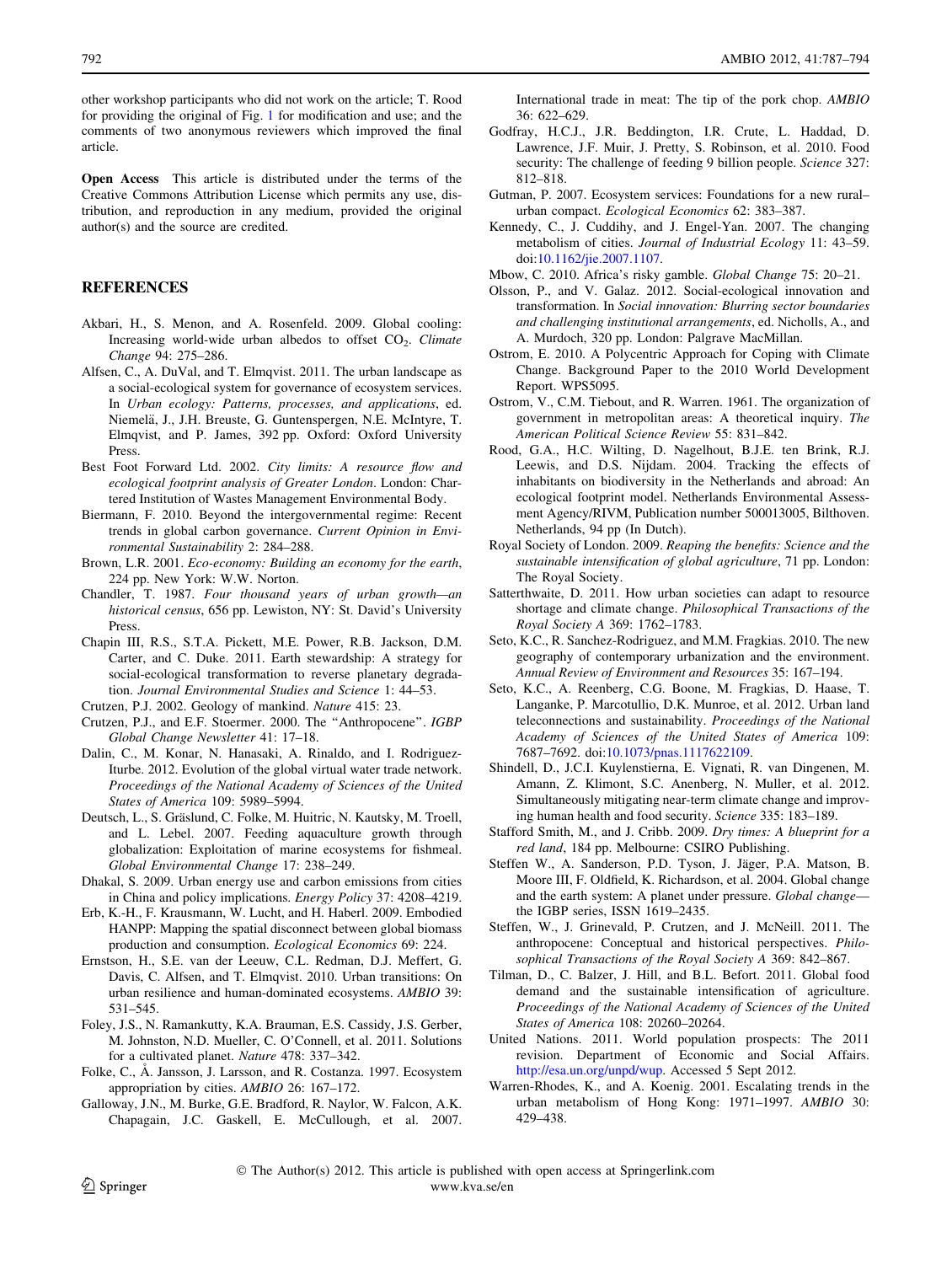<span id="page-6-0"></span>WEO: World Energy Outlook. 2008. Paris: International Energy Agency, 578 pp.

Young, O.R. 2011. Effectiveness of international environmental regimes: Existing knowledge, cutting-edge themes, and research strategies. Proceedings of the National Academy of Sciences of the United States of America 108: 19853–19860.

# AUTHOR BIOGRAPHIES

Sybil P. Seitzinger  $(\boxtimes)$  is the Executive Director of the International Geosphere–Biosphere Programme. Her research interests include global environmental change, biogeochemistry of the Earth system, and science–stakeholder interactions.

Address: International Geosphere Biosphere Programme, Royal Swedish Academy of Sciences, Box 50005, 104 05 Stockholm, Sweden.

e-mail: sybil.seitzinger@igbp.kva.se URL: www.IGBP.net

Uno Svedin is a Professor at Stockholm University with affiliations to the Department of computer and systems science as well as the Stockholm Resilience Center as Senior Research Fellow. His research interests include systems aspects of sustainability and resilience, research policy, urban issues, and the future role of agriculture.

Address: Stockholm Resilience Centre, 106 91 Stockholm, Sweden. e-mail: uno.svedin@gmail.com

Carole L. Crumley is a Professor at the University of North Carolina-Chapel Hill (USA) and currently Visiting Professor at Uppsala University and the Swedish Agricultural University (SLU), Sweden. Her research interests include historical ecology and complex systems that incorporate humans.

Address: Department of Archaeology and Ancient History, Uppsala University, 75126 Uppsala, Sweden.

Address: Center for Biodiversity, Swedish Agricultural University, Box 7007, 750 07 Uppsala, Sweden.

e-mail: crumley@unc.edu

Will Steffen is an Adjunct Professor with the Australian National University and with the University of Canberra. His research interests span a broad range within the fields of climate and Earth system science, with an emphasis on incorporation of human processes in Earth system modelling and analysis, and on sustainability and climate change, with a focus on urban systems.

Address: Stockholm Resilience Centre, 106 91 Stockholm, Sweden. Address: The ANU Climate Change Institute, The College of Asia and the Pacific, Australian National University, Coombs Building, Canberra, ACT 0200, Australia.

e-mail: will.steffen@anu.edu.au

Saiful Arif Abdullah is an Associate Professor at the Institute for Environment and Development (LESTARI), Universiti Kebangsaan Malaysia, Bangi in Malaysia. His research interests include landscape study of effects of land-use changes on forested area, forest fragmentation analysis, and their link to conservation planning and sustainability of protected area system.

Address: Institute for Environment and Development (LESTARI), Universiti Kebangsaan Malaysia, 43600 Bangi, Selangor Darul Ehsan, Malaysia.

e-mail: saiful\_arif2002@yahoo.com; saiful@ukm.my

Christine Alfsen is retired from the United Nations. Her last position was senior advisor to the Global Sustainability Panel of the United

Nations Secretary General. Her research interests include urban ecosystems, rural urban interface, and multi-scale planning. Address: Chemin du Vier, 06380 Sospel, France. e-mail: christinealfsen@mac.com

Wendy J. Broadgate is a Deputy Director, Natural Sciences at the International Geosphere–Biosphere Programme secretariat. Her research interests include oceanography, Earth system science and sustainability, international scientific co-operation.

Address: International Geosphere Biosphere Programme, Royal Swedish Academy of Sciences, Box 50005, 104 05 Stockholm, Sweden.

e-mail: Wendy@IGBP.kva.se

Frank Biermann is a Professor of Political Science and Environmental Policy Sciences at the VU University Amsterdam, The Netherlands, and visiting professor of Earth System Governance at Lund University, Sweden. He specializes in the study of global institutions and global environmental governance.

Address: Institute for Environmental Studies (IVM), VU University Amsterdam, De Boelelaan 1087, 1081 HV Amsterdam, The Netherlands.

e-mail: frank.biermann@ivm.vu.nl

Ninad R. Bondre is the Science Editor at the International Geosphere–Biosphere Programme (IGBP) secretariat. His research interests include volcanology, science communication, and the social and political aspects of global change.

Address: International Geosphere Biosphere Programme, Royal Swedish Academy of Sciences, Box 50005, 104 05 Stockholm, Sweden.

e-mail: ninad.bondre@igbp.kva.se

John A. Dearing is a Professor of Physical Geography at the University of Southampton. His research interests include complex social-ecological system dynamics and regional boundaries. Address: Geography and Environment, University of Southampton, Southampton SO17 1BJ, UK. e-mail: j.dearing@soton.ac.uk

Lisa Deutsch is a Senior Lecturer and Director of Studies at the Stockholm Resilience Centre at Stockholm University. Her research examines the implications of trade for freshwater and ecosystem functioning relative to livestock and aquaculture production systems. Address: Stockholm Resilience Centre, 106 91 Stockholm, Sweden. e-mail: lisa.deutsch@stockholmresilience.su.se

Shobhakar Dhakal is an Associate Professor of the Energy Field of Study at Asian Institute of Technology in Thailand. His research interests include energy systems and climate change mitigation-related modeling and policy analyses and cities and climate change issues.

Address: Energy Field of Study, Asian Institute of Technology, PO Box 4, Klong Luang, Pathumthani 12120, Thailand. e-mail: shobhakar@ait.ac.th; shobhakar.dhakal@gmail.com

Thomas Elmqvist is a Professor in Natural Resource Management and Stockholm Resilience Center at Stockholm University. His research includes urban ecosystem services, land-use change, natural disturbances, and components of resilience including the role of social institutions.

Address: Stockholm Resilience Centre, 106 91 Stockholm, Sweden. e-mail: thomase@ecology.su.se

URL: www.stockholmresilience.su.se